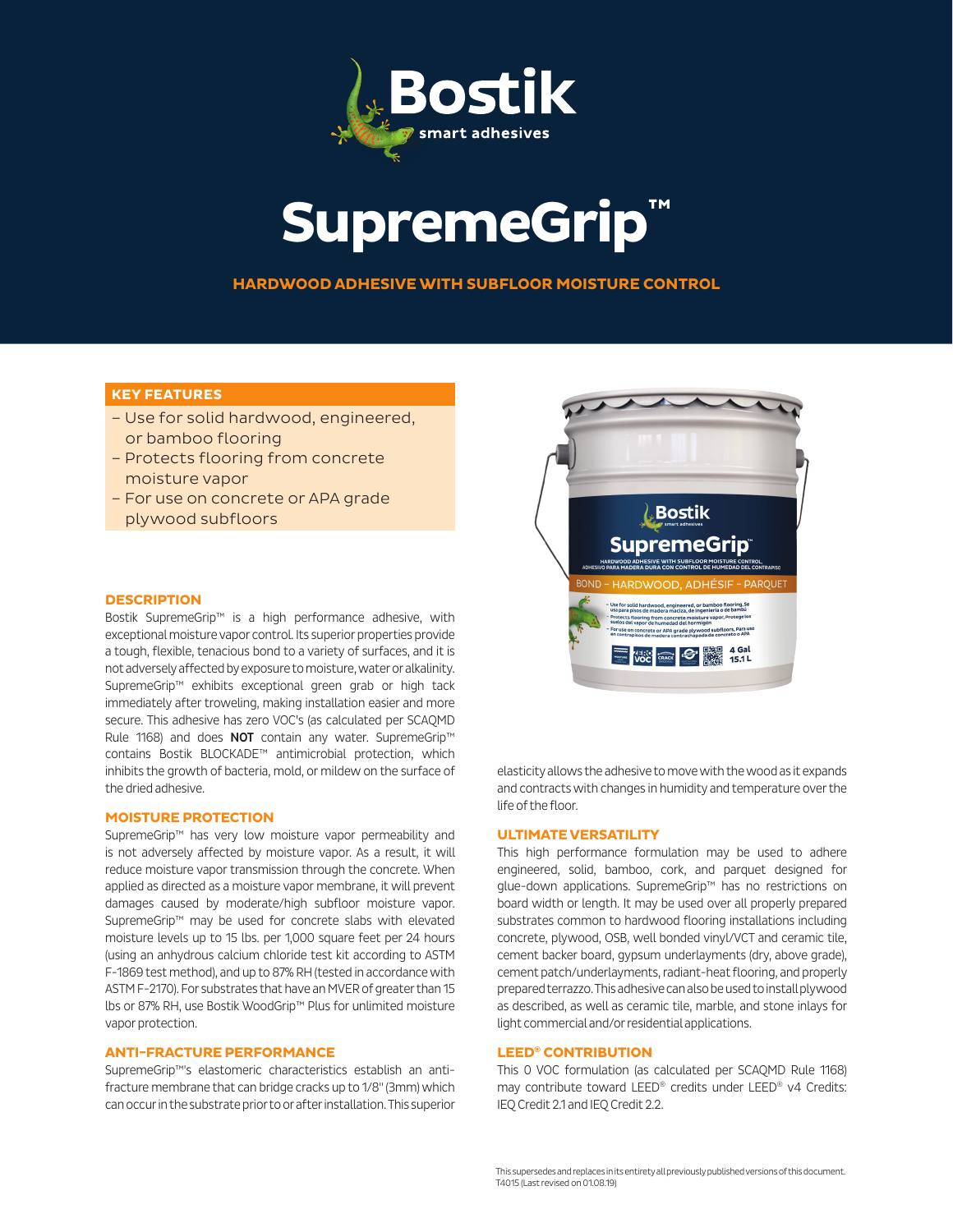#### **DIRECTIONS FOR USE**

Read and understand data sheet completely before beginning installation. Follow industry standards and flooring manufacturer's recommendations for acclimation, design, layout, and application of wood flooring material. If jobsite conditions are outside of flooring manufacturer's recommendations, take necessary corrective actions. Whether the moisture content of substrate exceeds or is within the flooring manufacturer's recommendations, to address current or possible future subfloor moisture, sound, and cracks (up to 1/8"), apply SupremeGrip™ as directed.

## **SURFACE PREPARATION**

Surfaces must be absorptive, clean, and free from loose materials, oil, grease, sealers, curing compounds, waxes, silicates, laitance, and all other surface contaminants that may inhibit proper bond. Completely remove cutback adhesive residue or other surface contaminants by diamond grinding to open the pores of the concrete. All surfaces to be treated must have a concrete surface profile (CSP) of 1-3 (similar to a broomed finish), as defined by ICRI (International Concrete Repair Institute, Guideline No. 03732). Maximum acceptable floor variation is 3/16" in 10 feet. Areas requiring patching or leveling must be done using a Portland cement-based material capable of withstanding high moisture conditions (e.g., Bostik Webcrete® 95, Webcrete® 98, SL-100™, SL-150™, SL-175™, SL-200™ or UltraFinish™ Pro). Seal any cracks larger than 1/8" or expansion joints with Bostik 915FS™ or 955-SL™.

PLEASE NOTE: Concrete substrate should NOT be smooth and reflective; it must have a concrete surface profile of CSP 1-3 (similar to a broomed finish), as defined by ICRI (International Concrete Repair Institute, Guideline No. 03732). It also must be tested in accordance with ASTM F3191 and be found porous, where a ¼" drop of water must absorb into the concrete within 1 minute.

#### **INSTALLATION**

The installation begins with a starter row secured to the subfloor; the starter row provides a stationary point to push against so flooring doesn't move during installation. Once the starter row is secured, apply adhesive/membrane to substrate using the appropriate trowel. See the chart on last page for proper trowel selection. Flooring may be installed using a "Wet-Lay" method of installation. Spread the adhesive and begin to install the flooring immediately. Periodically lift boards immediately after installation to ensure proper slab coverage and transfer to the back of the flooring. As you work, immediately clean any adhesive from prefinished flooring with Bostik Ultimate™ Adhesive Remover or mineral spirits (be careful not to harm finish), then dry buff with a non-abrasive towel. After a few rows have been installed, and as you move across the room, tape the boards together using removable 3M #2080 Blue tape to prevent boards from sliding and to secure close-fitting joints. Rolling is recommended for all installations. Flooring that is not flat should be tacked, weighted, or rolled to ensure proper contact between the flooring and substrate.

PLYWOOD OVER CONCRETE: Score 4' x 4' or 2' x 8' sheets of 3/4" exterior-grade plywood on the backside every 8" to 10" by using a circular saw and cutting one-half the thickness of the plywood; "scoring or kerfing" takes the tension out of the plywood and helps to prevent possible warping or curling. Apply adhesive/membrane to substrate and then set plywood into the wet adhesive/ membrane. Allow the adhesive/membrane to fully cure before nailing or using SupremeGrip™ adhesive/membrane to install flooring. If nailing to the plywood, nails must not protrude through to the adhesive/membrane.

## **CLEAN UP**

As you work, immediately clean any adhesive from prefinished flooring with Bostik Ultimate™ Adhesive Remover or mineral spirits (be careful not to harm finish), then dry buff with a nonabrasive towel. Immediately clean all tools and equipment with Bostik Ultimate™ Adhesive Remover or mineral spirits before material cures.

TROWEL CLEAN-UP TIP: Before use, cover areas of the trowel that are not used to spread the adhesive with blue tape. After use, simply tear off tape before material cures, and clean the remainder of the trowel with adhesive remover.

#### **STORAGE/SHELFLIFE**

Store at temperatures between 50°F and 100°F (10°C and 38°C). Shelf life is one year from date of manufacture in closed, original packaging.

Re-Seal Partially Used Container: With pail upright place a sheet of plastic (e.g., trash bag) over the top of the pail. Secure lid tightly over the plastic on top of pail. Carefully turn pail upside down. Plastic will help prevent the material from bonding the lid closed.

Re-Open Partially Used Container: Carefully turn pail right side up. Remove lid. Carefully cut and discard cured material and plastic from top of pail. Any uncured material may be used.

#### **LIMITATIONS**

- Periodically check coverage of adhesive during installation; 100% substrate coverage and adhesive transfer to the back of the flooring is required to protect against damage from subfloor moisture.
- Due to limitations with solid and bamboo wood flooring (e.g., lack of dimensional stability), "below-grade" installations are limited to engineered hardwood flooring.
- For substrates with any history of moisture problems, or for concrete slabs exceeding 15 lb MVER or 85% RH, use a high performance moisture vapor reduction product such as Bostik WoodGrip™ Plus.
- Do not install solid wood or bamboo flooring over VCT/vinyl.
- Bamboo installations should follow solid hardwood flooring installation recommendations.
- Slab temperature should be between 50°F and 95°F (10°C and 35°C) during installation.
- Do not use on wet, dusty, contaminated, glassy smooth or friable substrates; do not use over substrates/slabs treated with sealers or curing compounds.
- Do not use in areas subject to hydrostatic head.
- Completely remove all adhesive residue and other surface contaminants by diamond grinding, shot blasting, or scarifying.
- Do not use over perimeter bonded flooring material.
- Use over gypsum-based underlayments is limited to dry, "above-grade" installations where the gypsum has dried hard (not dusty/powdery), with a minimum compressive strength > 2,000 psi for engineered hardwood installations, or minimum compressive strength > 2,500 psi for solid hardwood installations.
- Please refer to flooring manufacturer's recommendations and NWFA's specifications for proper acclimation, verification of moisture content of flooring with a moisture meter, and expansion relief around perimeter throughout installation.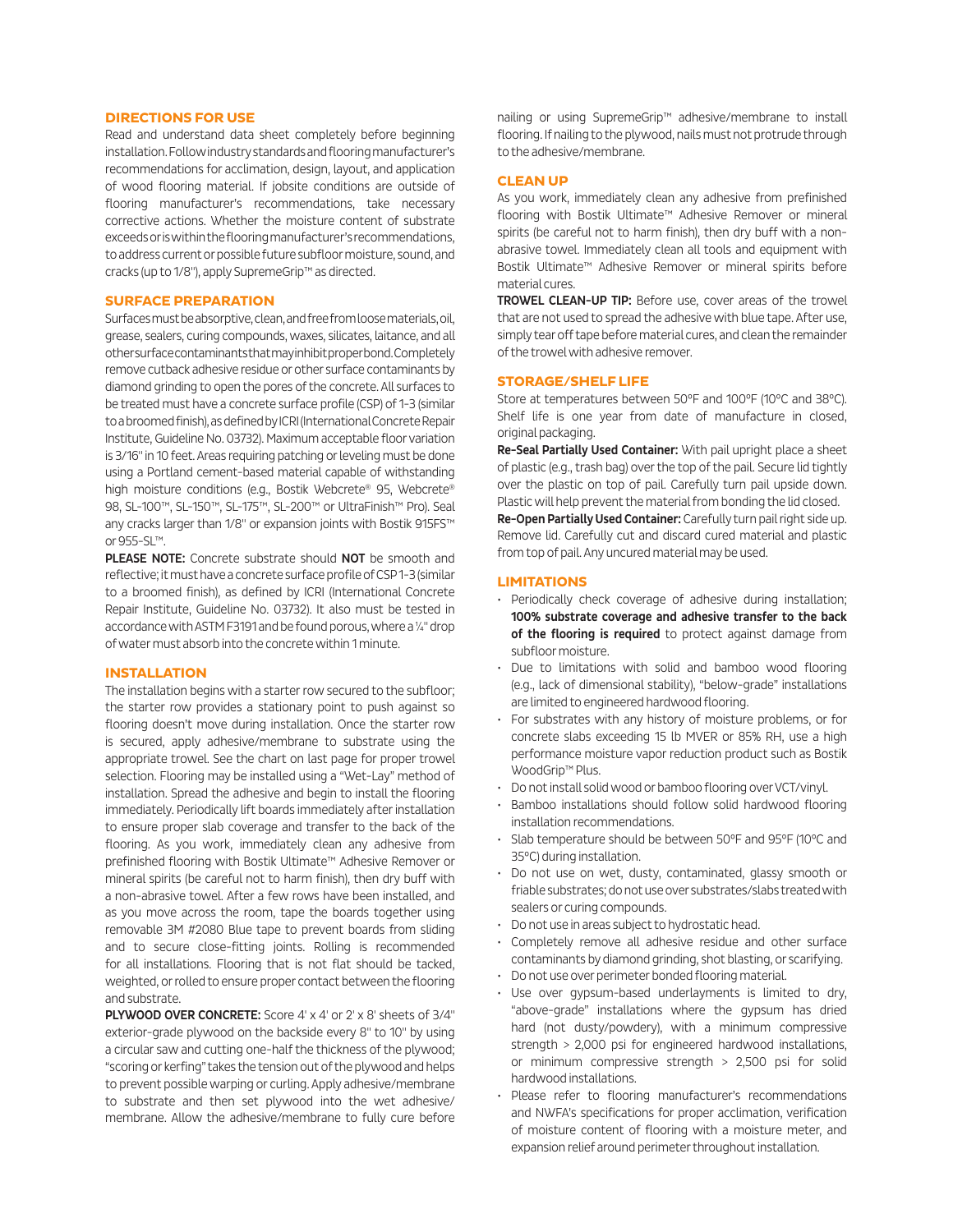- Do not use with vinyl-backed cork flooring or foamedbacked parquet.
- This membrane is designed to reduce moisture vapor emissions that originate/emanate from below the membrane only.
- This membrane does **NOT** reduce/affect issues originating from the sides, ends, or top of flooring (ie. puddles, water, leaks, hydrostatic-head, etc.).
- This membrane does NOT eliminate all possible moisture related or install related issues (i.e. improper acclimation of flooring, jobsite temperature/relative humidity, etc.).
- This membrane is designed to prevent excessive variance of moisture between the top, middle, and bottom of flooring that originates from the substrate.

## **PACKAGING**

4 gallon (15.1 L) pails (36 pails/pallet).

#### **WARNING**

MAY BE HARMFUL IF SWALLOWED OR INHALED. CONTAINS POTENTIAL SENSITIZER. MAY CAUSE ALLERGIC SKIN OR LUNG REACTION. MAY IRRITATE EYES, SKIN AND RESPIRATORY TRACT. Do not breathe fumes. Do not get in eyes, on skin or on clothing. Do not swallow. Use only in a well-ventilated area or wear mask. Wash thoroughly after handling. Store container in a cool, dry area with lid tightly sealed. Do not reuse container.

#### **KEEP OUT OF REACH OF CHILDREN**

## **FIRST AID TREATMENT**

Contains Petroleum Resins, Diisodecyl Phthalate (DIDP), Methylene Diphenyl Isocyanate (MDI), Quartz Silica and Carbon Black inextricably bound in a polymer matrix. If in eyes or on skin, rinse with water for at least 15 minutes. If on clothes, remove clothes. If breathed in, move person to fresh air. If swallowed, call a Poison Control Center or doctor immediately. Do not induce vomiting.

#### **SEE SAFETY DATA SHEET**

**CHEMICAL EMERGENCY:** 800-424-9300 (USA), 703-527-3887 (International) **MEDICAL EMERGENCY:** 866-767-5089

| <b>OPEN TIME CHART</b>                                                 |      |                 |                                    |            |  |  |  |
|------------------------------------------------------------------------|------|-----------------|------------------------------------|------------|--|--|--|
| <b>Temperature</b>                                                     |      | <b>Humidity</b> |                                    |            |  |  |  |
|                                                                        |      | 40%             | 60%<br>80%<br>2.5 Hours<br>2 Hours |            |  |  |  |
| $60°$ F (16°C)                                                         | Tack | 2.5 Hours       |                                    |            |  |  |  |
|                                                                        | Open | 1 Hour          | 1 Hour                             | 45 Minutes |  |  |  |
| 70°F (21°C)                                                            | Tack | 2 Hours         | 2 Hours                            | 1.5 Hours  |  |  |  |
|                                                                        | Open | 45 Minutes      | 45 Minutes                         | 30 Minutes |  |  |  |
| 80°F (27°C)                                                            | Tack | 1.5 Hours       | 1.5 Hours                          | 1 Hour     |  |  |  |
|                                                                        | Open | 30 Minutes      | 30 Minutes                         | 15 Minutes |  |  |  |
| NOTE: This chart is for reference only; actual jobsite times may vary. |      |                 |                                    |            |  |  |  |

|                                                      | <b>CHEMICAL &amp; PHYSICAL PROPERTIES</b>   |                                      |          |  |
|------------------------------------------------------|---------------------------------------------|--------------------------------------|----------|--|
| Use<br><b>Environments</b>                           | Residential                                 | Yes                                  |          |  |
|                                                      | Offices/Light Commercial                    | Yes                                  |          |  |
|                                                      | Heavy Commercial                            | Yes                                  |          |  |
|                                                      | Offices                                     | Yes                                  |          |  |
|                                                      | Hospital                                    | Yes                                  |          |  |
|                                                      | Exterior                                    | <b>No</b>                            |          |  |
|                                                      | Wet Areas                                   | <b>No</b>                            |          |  |
| <b>Substrates</b>                                    | Concrete                                    | Yes                                  |          |  |
|                                                      | Plywood                                     |                                      | Yes      |  |
|                                                      | <b>OSB</b>                                  | Yes                                  |          |  |
|                                                      | Well-Bonded Vinyl                           | Yes                                  |          |  |
|                                                      | Terrazzo                                    | Yes                                  |          |  |
|                                                      | Ceramic Tile                                | Yes                                  |          |  |
|                                                      | <b>Cement Backer Board</b>                  | Yes                                  |          |  |
|                                                      | <b>Gypsum Underlayments'</b>                | Yes                                  |          |  |
|                                                      | Cement Patch/Underlayment                   | Yes                                  |          |  |
|                                                      | Solid Hardwood                              | Yes                                  |          |  |
|                                                      | Engineered Hardwood                         | Yes                                  |          |  |
| Flooring<br><b>Types</b>                             | Bamboo                                      | Yes                                  |          |  |
|                                                      | Cork                                        | Yes                                  |          |  |
|                                                      | Parquet                                     | Yes                                  |          |  |
|                                                      | Plywood                                     | Yes                                  |          |  |
|                                                      | Ceramic Tile, Marble,                       | Yes                                  |          |  |
|                                                      | Stone Inlays* <sup>2</sup>                  |                                      |          |  |
|                                                      | Cure Time* <sup>3</sup>                     |                                      |          |  |
|                                                      | Light foot traffic                          | 6 to 8 hours                         |          |  |
|                                                      | Normal foot traffic                         | 12 to 16 hours                       |          |  |
|                                                      | Water Vapor Permeability*4                  | < 0.6                                |          |  |
|                                                      | Concrete Moisture Vapor                     |                                      |          |  |
| <b>Cured</b><br><b>Physical</b><br><b>Properties</b> | Limits for subfloor moisture                |                                      |          |  |
|                                                      | vapor protection:                           |                                      |          |  |
|                                                      | <b>ASTM 1869</b><br>Calcium Chloride Method | $\leq$ 15 lbs/                       |          |  |
|                                                      | <b>ASTM 2170</b>                            | 1000 sq.ft./24 hrs                   |          |  |
|                                                      | <b>Relative Humidity Test</b>               | $\leq 87\%$ RH                       |          |  |
|                                                      | Elongation                                  | >180%                                |          |  |
|                                                      |                                             | -40°F to 150°F                       |          |  |
|                                                      | Service Temperature                         | $(-40^{\circ}$ C to 66 $^{\circ}$ C) |          |  |
|                                                      | Ease of Troweling                           | Easy                                 |          |  |
|                                                      | Odor                                        | Mild                                 |          |  |
| <b>Uncured</b><br><b>Physical</b><br>Properties      | Open/Working Time*5                         | 90 min                               |          |  |
|                                                      | Color                                       | Off-white                            |          |  |
|                                                      | Density (lbs/gallon)                        | 14.7                                 |          |  |
|                                                      | Percentage of Water*6                       | O%                                   |          |  |
|                                                      | Percentage of Adhesive                      | For Moisture                         |          |  |
|                                                      | Coverage Required:                          | Protection                           | For Bond |  |
|                                                      | Engineered                                  | 100%                                 | 80%      |  |
|                                                      | Solid                                       | 100%                                 | >95%     |  |
|                                                      |                                             | 50°F to 95°F                         |          |  |
|                                                      | Application Temperature                     | (10°C to 35°C)                       |          |  |
|                                                      | <b>Chemistry Type</b>                       | 1-Part Urethane                      |          |  |
| Chemical                                             | <b>Adhesive Type</b>                        | Moisture Cure                        |          |  |
| <b>Properties</b>                                    | VOC Compliant (calculated per               | Yes (0 g/L)                          |          |  |
|                                                      | <b>SCAOMD Rule 1168)</b>                    |                                      |          |  |
|                                                      | <b>Flash Point</b>                          | >200°F (>93°C)                       |          |  |

\* Dry, above grade

\*2 Residential or light commercial only \*3 Humidity affects cure to a greater degree than temperature; the higher the humidity, the faster the cure. Under normal conditions, light foot traffic is

acceptable after 6 to 8 hours; normal traffic after 12-16 hours. Per ASTM E-96 Standard Test Methods for Water Vapor Transmission of materials. Ratings are g/m2-24 hour-mmHG.

\*5 Please refer to the Open/Working Time Chart.

\*6 Per ASTM E203-01 Standard Test Method for water using Volumetric Karl Fischer Titration Method. Results rounded to the nearest tenth. Test Method has error range of +/\_ 0.2%.